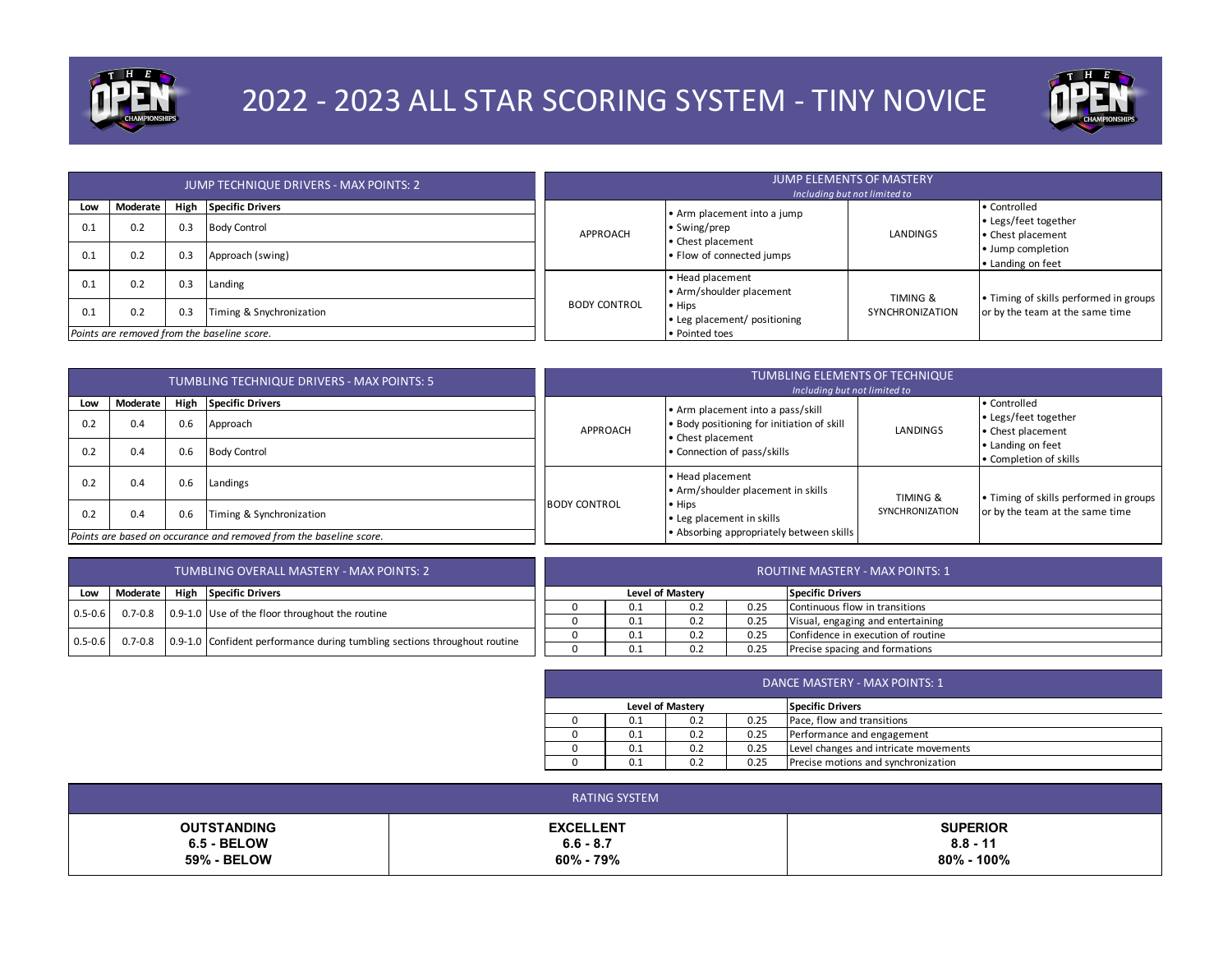

## 2022 - 2023 ALL STAR SCORING SYSTEM - NOVICE



|     |                 |      | STUNT / PYRAMID TECHNIQUE DRIVERS - MAX BASELINE POINTS: 5*<br>*Stunt & Pyramid Technique are two separate scoring categories. Each category has a max of 5 points. | TUMBLING TECHNIQUE DRIVERS - MAX BASELINE POINTS: 5 |          |      |                                                                    |  |
|-----|-----------------|------|---------------------------------------------------------------------------------------------------------------------------------------------------------------------|-----------------------------------------------------|----------|------|--------------------------------------------------------------------|--|
| Low | <b>Moderate</b> | High | <b>Specific Drivers</b>                                                                                                                                             | Low                                                 | Moderate | High | <b>Specific Drivers</b>                                            |  |
| 0.2 | 0.4             |      | Top Person                                                                                                                                                          | 0.2                                                 | 0.4      | ን.6  | Approach                                                           |  |
| 0.2 | 0.4             |      | Bases / Support Persons                                                                                                                                             | 0.2                                                 | 0.4      | 0.6  | <b>Body Control</b>                                                |  |
| 0.2 | 0.4             |      | Transitions                                                                                                                                                         | 0.2                                                 | 0.4      | 0.6  | Landings                                                           |  |
| 0.2 | 0.4             |      | Timing & Synchronization                                                                                                                                            |                                                     | 0.4      | 0.6  | Timing & Synchronization                                           |  |
|     |                 |      | Points are based on occurrence and removed from the baseline score.                                                                                                 |                                                     |          |      | Points are based on occurance and removed from the baseline score. |  |

|                    |                                                                                                               | STUNT/PYRAMID ELEMENTS OF TECHNIQUE<br>Including but not limited to |                                                                                                             | TUMBLING ELEMENTS OF TECHNIQUE<br>Including but not limited to |                                                                                                                                           |                             |                                                                                                          |
|--------------------|---------------------------------------------------------------------------------------------------------------|---------------------------------------------------------------------|-------------------------------------------------------------------------------------------------------------|----------------------------------------------------------------|-------------------------------------------------------------------------------------------------------------------------------------------|-----------------------------|----------------------------------------------------------------------------------------------------------|
| <b>FLYER</b>       | • Body Control<br>. flexibility of body positions<br>• Motion placement/accuracy<br>• Uniformity among flyers | <b>BASES / SUPPORT</b><br>PERSONS                                   | • Body Control<br>• Stability of the stunt<br>• Technique in lifts and catches<br>• Uniformity among groups | APPROACH                                                       | . Arm placement into a pass/skill<br>. Body positioning for initiation of skill<br>• Chest placement<br>• Connection of pass/skills       | LANDINGS                    | • Controlled<br>• Legs/feet together<br>• Chest placement<br>. Landing on feet<br>• Completion of skills |
| <b>TRANSITIONS</b> | • Entry<br>• Dismount<br>• Control throughout                                                                 | TIMING &<br>SYNCHRONIZATION                                         | • Timing of skills performed in groups  <br>or by the team at the same time                                 | <b>BODY CONTROL</b>                                            | • Head placement<br>• Arm/shoulder placement in skills<br>• Hips<br>. Leg placement in skills<br>• Absorbing appropriately between skills | TIMING &<br>SYNCHRONIZATION | . Timing of skills performed in groups<br>or by the team at the same time                                |

| Low         | Moderate    | High        | Specific Drivers                                                                 | Low           | Moderate | High |
|-------------|-------------|-------------|----------------------------------------------------------------------------------|---------------|----------|------|
| $0.5 - 0.6$ | $0.7 - 0.8$ | $0.9 - 1.0$ | Variety of visual and creative elements in building skills/transitions           | 0.1           | 0.2      | 0.3  |
| $0.5 - 0.6$ | $0.7 - 0.8$ | $0.9 - 1.0$ | Confident performance/entertainment value during building skills and transitions | 0.1           | 0.2      | 0.3  |
|             |             |             |                                                                                  | $\sim$ $\sim$ | $ -$     | $ -$ |

|                                                    | <b>JUMP TECHNIQUE DRIVERS - MAX POINTS: 2</b> |     |                     |  |  |  |  |  |  |  |
|----------------------------------------------------|-----------------------------------------------|-----|---------------------|--|--|--|--|--|--|--|
| <b>Specific Drivers</b><br>High<br>Moderate<br>Low |                                               |     |                     |  |  |  |  |  |  |  |
| 0.1                                                | 0.2                                           | 0.3 | <b>Body Control</b> |  |  |  |  |  |  |  |
| 0.1                                                | 0.2                                           | 0.3 | Approach (swing)    |  |  |  |  |  |  |  |
| 0.1                                                | 0.2                                           | 0.3 | Landing             |  |  |  |  |  |  |  |
| Timing & Snychronization<br>0.3<br>0.2<br>0.1      |                                               |     |                     |  |  |  |  |  |  |  |
|                                                    | Points are removed from the baseline score.   |     |                     |  |  |  |  |  |  |  |

|                                                                                                                | TUMBLING OVERALL MASTERY - MAX POINTS: 2                              |  |  |  |  |  |  |  |  |
|----------------------------------------------------------------------------------------------------------------|-----------------------------------------------------------------------|--|--|--|--|--|--|--|--|
| Low                                                                                                            | <b>Specific Drivers</b><br>Moderate<br>High                           |  |  |  |  |  |  |  |  |
| $0.5 - 0.6$                                                                                                    | Use of the floor throughout the routine<br>$0.7 - 0.8$<br>$0.9 - 1.0$ |  |  |  |  |  |  |  |  |
| Confident performance during tumbling sections throughout routine<br>$0.9 - 1.0$<br>$0.7 - 0.8$<br>$0.5 - 0.6$ |                                                                       |  |  |  |  |  |  |  |  |

|                         | <b>ROUTINE MASTERY - MAX POINTS: 1</b> |     |      |                                    |  |  |  |  |
|-------------------------|----------------------------------------|-----|------|------------------------------------|--|--|--|--|
| <b>Level of Mastery</b> |                                        |     |      | <b>Specific Drivers</b>            |  |  |  |  |
| 0                       | 0.1                                    | 0.2 | 0.25 | Continuous flow in transitions     |  |  |  |  |
| n                       | 0.1                                    | 0.2 | 0.25 | Visual, engaging and entertaining  |  |  |  |  |
| ŋ                       | 0.1                                    | 0.2 | 0.25 | Confidence in execution of routine |  |  |  |  |
| U                       | 0.1                                    | 0.2 | 0.25 | Precise spacing and formations     |  |  |  |  |

|                     | <b>JUMP ELEMENTS OF MASTERY</b><br>Including but not limited to                                          |                             |                                                                                                     |  |  |  |  |  |  |  |
|---------------------|----------------------------------------------------------------------------------------------------------|-----------------------------|-----------------------------------------------------------------------------------------------------|--|--|--|--|--|--|--|
| APPROACH            | • Arm placement into a jump<br>• Swing/prep<br>• Chest placement<br>. Flow of connected jumps            | LANDINGS                    | • Controlled<br>• Legs/feet together<br>• Chest placement<br>• Jump completion<br>• Landing on feet |  |  |  |  |  |  |  |
| <b>BODY CONTROL</b> | • Head placement<br>• Arm/shoulder placement<br>• Hips<br>• Leg placement/ positioning<br>• Pointed toes | TIMING &<br>SYNCHRONIZATION | • Timing of skills performed in groups<br>or by the team at the same time                           |  |  |  |  |  |  |  |

| DANCE MASTERY - MAX POINTS: 1 |     |                  |      |                                       |
|-------------------------------|-----|------------------|------|---------------------------------------|
|                               |     | Level of Mastery |      | <b>Specific Drivers</b>               |
|                               | 0.1 | 0.2              | 0.25 | Pace, flow and transitions            |
|                               | 0.1 | 0.2              | 0.25 | Performance and engagement            |
|                               | 0.1 | 0.2              | 0.25 | Level changes and intricate movements |
|                               | 0.1 | 0.2              | 0.25 | Precise motions and synchronization   |

| RATING SYSTEM       |                  |                 |  |
|---------------------|------------------|-----------------|--|
| <b>OUTSTANDING</b>  | <b>EXCELLENT</b> | <b>SUPERIOR</b> |  |
| <b>13.7 - BELOW</b> | $13.8 - 18.3$    | $18.4 - 23$     |  |
| <b>59% - BELOW</b>  | 60% - 79%        | 80% - 100%      |  |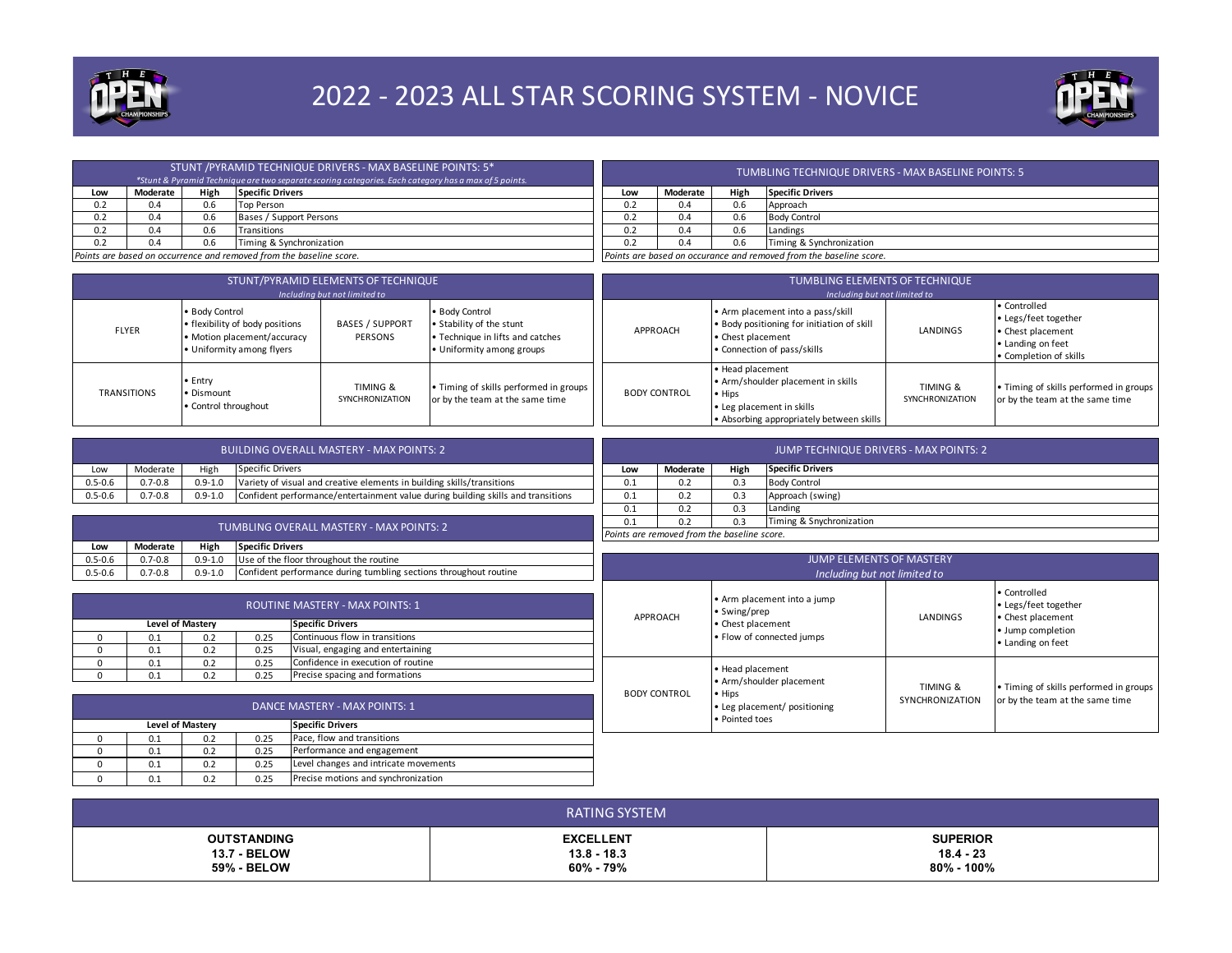



| <b>Tumbling</b>             | Technique | Maximum<br>Points |
|-----------------------------|-----------|-------------------|
| <b>Tumbling</b>             | 5         |                   |
| Jumps                       |           |                   |
| <b>Tumbling Mastery</b>     |           |                   |
| <b>Total Tumbling Score</b> |           |                   |
| Comments                    |           |                   |

| <b>Routine &amp; Dance Mastery</b> | Maximum<br>Points |
|------------------------------------|-------------------|
| <b>Routine Mastery</b>             |                   |
| <b>Dance Mastery</b>               |                   |
| Total Routine & Dance Score        |                   |
| Comments                           |                   |
|                                    |                   |

| <b>TOTAL SCORE</b> |  |
|--------------------|--|
|--------------------|--|